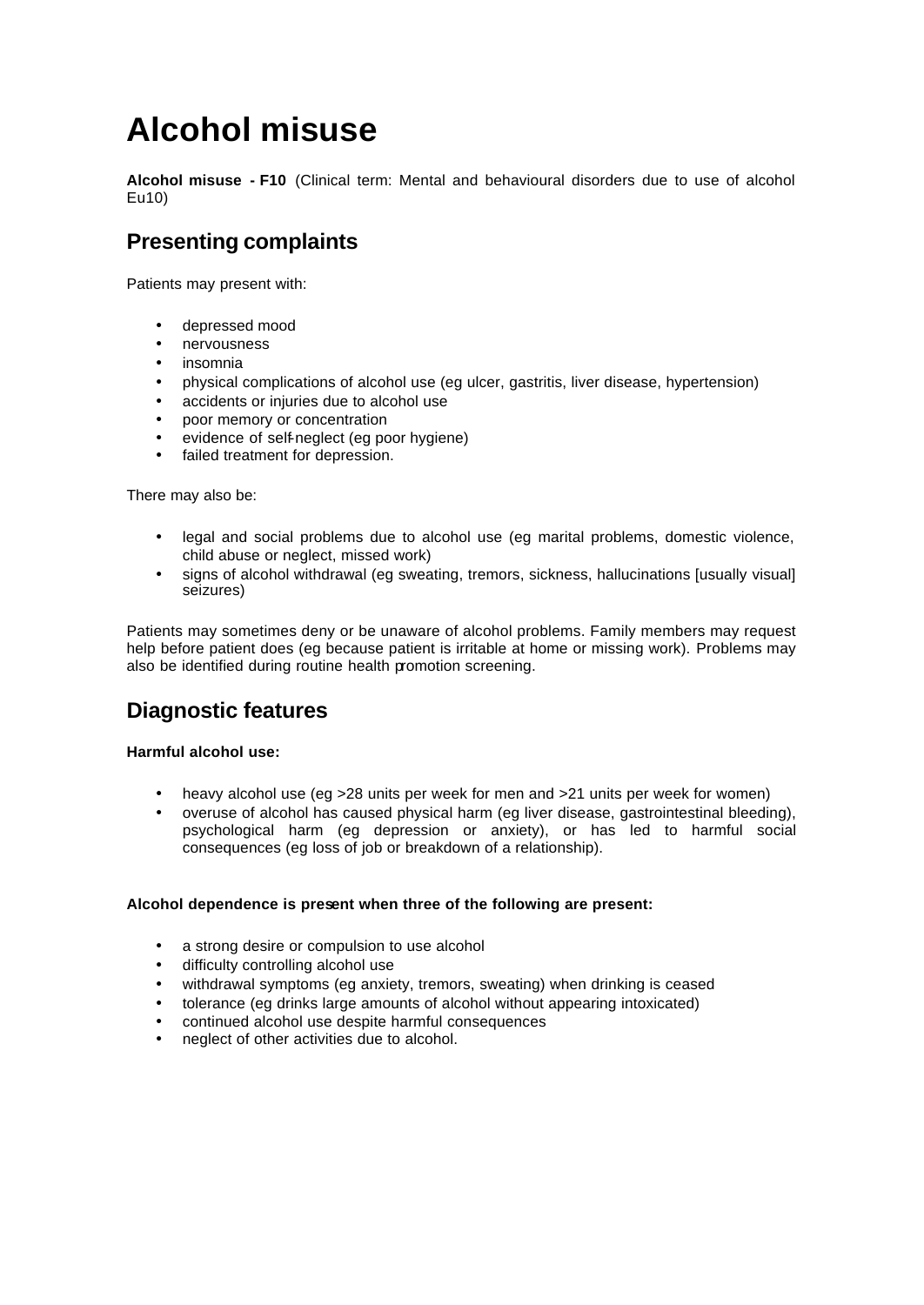Blood tests such as gamma-glutamyl transferase (GGT) and mean corpuscular volume (MCV) can help identify heavy drinkers. Administering the CAGE (see CAGE questionnaire) or AUDIT (see Audit questionnaire) questionnaire may also help diagnosis.

# **Differential diagnosis and co-existing conditions**

Symptoms of anxiety or depression may occur with heavy alcohol use. Alcohol use can also mask other disorders, eg agoraphobia, social phobia and generalized anxiety. Assess and manage symptoms of depression or anxiety if symptoms continue after a period of abstinence. See Depression - F32# or Generalized anxiety - F41.1.

Drug misuse may also co-exist with this condition. Presentation of other psychiatric disorders should trigger inquiry about alcohol and drug misuse history.

# **Essential information for patient and family**

- Alcohol dependence is an illness with serious consequences.
- Ceasing or reducing alcohol use will bring mental and physical benefits.
- Drinking during pregnancy may harm the baby.
- Goal-setting needs to be negotiated and matched to individual needs and assessment, as well as overall pattern of drinking and dependence.
- For most patients with alcohol dependence, physical complications of alcohol abuse or psychiatric disorder, abstinence from alcohol is the preferred goal (ref 15). Sometimes, abstinence is also necessary for social crises, to regain control over drinking or because of failed attempts at reducing drinking. Because abrupt abstinence can cause withdrawal symptoms, medical supervision is necessary
- In some cases of harmful alcohol use, controlled or reduced drinking is a reasonable goal, or a reasonable starting goal where the alcohol-dependent patient is unwilling or unable to quit.
- As in many chronic behavioural disorders, relapses are common. Controlling or ceasing drinking often requires several attempts. Outcome depends on the motivation and confidence of the patient.

# **References**

**15** Rosenberg H. Prediction of controlled drinking by alcoholics and problem drinkers. Psychol Bull 1993, 113: 129-139. (BII) This is a qualitative review of the literature. Successful achievement of controlled drinking is associated with less severe dependence and a belief that controlled drinking is possible.

# **General management and advice to patient and family**

(ref 16, 17)

**In assessing patients with alcohol or other type of addictive behaviour, the framework of cycles of change can be helpful in assessing the patient's readiness for change. A patient may be:**

- precontemplative (ie not considering any change)
- contemplative (ie considering change or prepared to change behaviour), or
- in an action phase where they are actually in the process of change.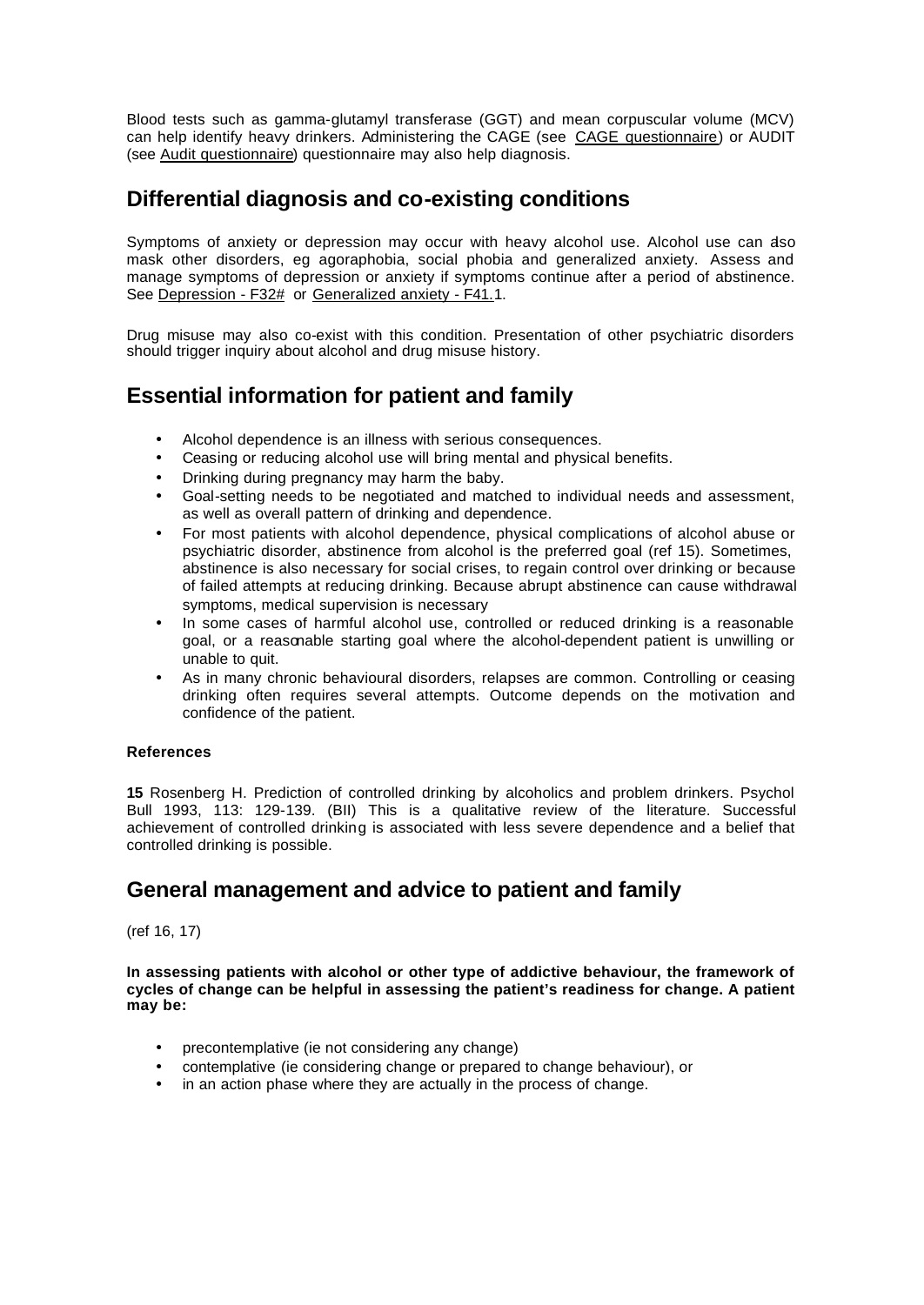Of course, because of the relapsing nature of these disorders, patients might shift from an action phase, back to a precontemplative change and then move through the phases of change. Assessment can be a prompt for some to move into a contemplative or action phase.

## **For all patients:**

- discuss costs and benefits of drinking from the patient's perspective
- feedback information about health risks, including the results of GGT and MCV
- emphasize personal responsibility for change
- give clear advice to change and discuss alternative strategies to alter drinking pattern
- assess and manage physical health problems and nutritional deficiencies (eg vitamin B)
- consider options for problem-solving or targeted counselling to deal with life problems related to alcohol use
- brief interventions in primary care settings are effective with hazardous drinking (ref 18).

### **If there is no evidence of physical or psychological harm due to drinking and the patient is not dependent, a controlled drinking programme is a reasonable goal:**

- negotiate a clear goal for decreased use (eg no more than two drinks per day, with two alcohol-free days per week).
- discuss strategies to avoid or cope with high-risk situations (eg social situations and stressful events)
- introduce self-monitoring procedures (eg a drinking diary) and safer drinking behaviour (eg time restrictions, drinking more slowly, interspersing with non-alcoholic drinks). (see How to cut down on your drinking)

### **For patients with physical or mental illness and/or dependency, or failed attempts at controlled drinking, an abstinence programme is indicated.**

### **For patients willing to stop now:**

- set a definite day to quit
- discuss symptoms and management of alcohol withdrawal
- discuss strategies to avoid or cope with high-risk situations (eg social situations and stressful events)
- make specific plans to avoid drinking (eg ways to face stressful events without alcohol, ways to respond to friends who still drink)
- help patients to identify family members or friends who will support ceasing alcohol use
- consider options for support after withdrawal.

### **For patients not willing to stop or reduce now, a harm-reduction programme is indicated:**

- do not reject or blame
- clearly point out medical and social problems caused by alcohol
- consider thiamine preparations
- make a future appointment to re-assess health and alcohol use.

### **For patients who do not succeed, or who relapse:**

- identify and give credit for any success
- discuss the situations that led to relapse
- return to earlier steps above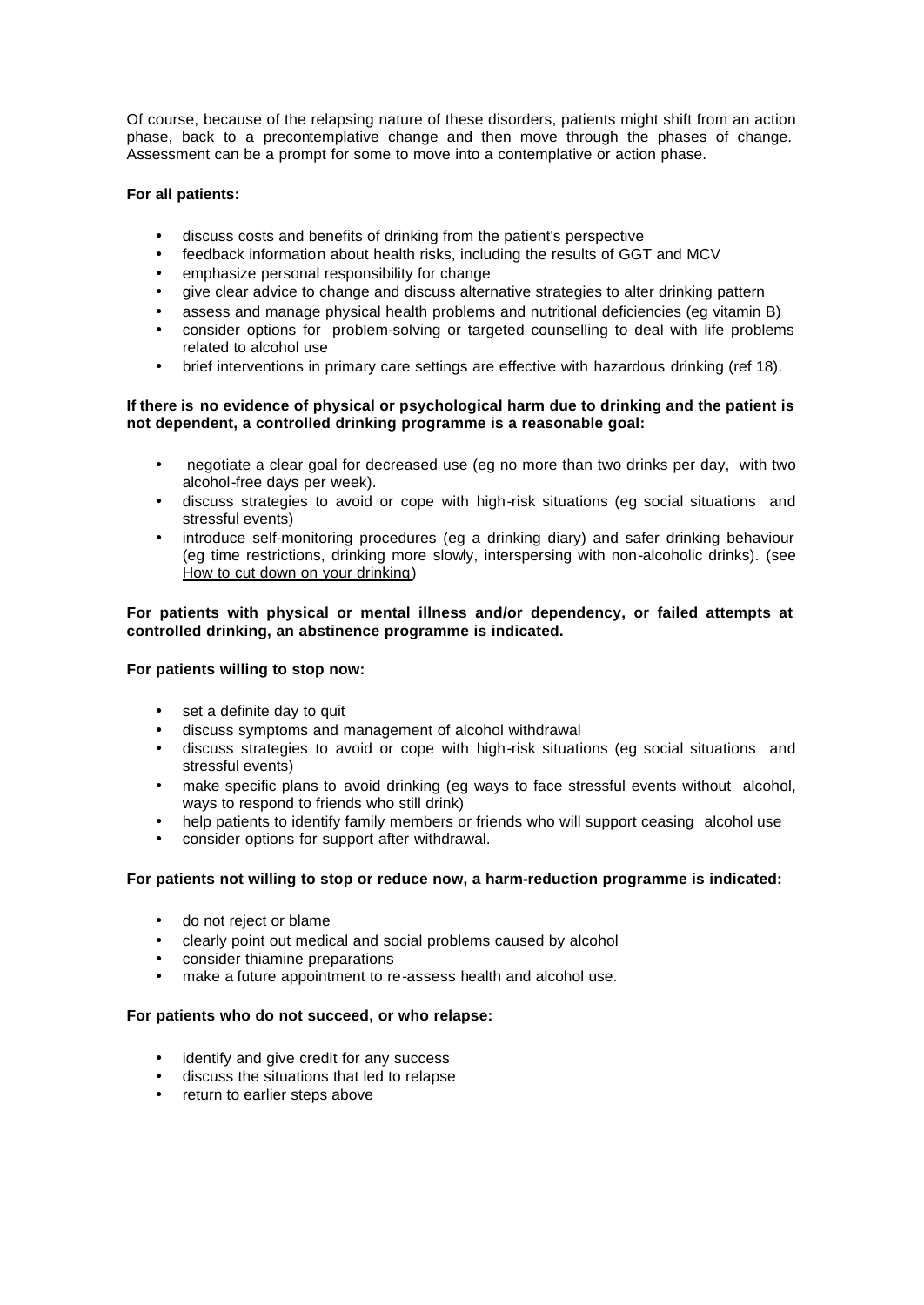- avoid blame or criticism
- be aware of the patient's sense of failure or self-criticism and give support if needed.

Self-help organizations (see Resources for patients and families), voluntary and non-statutory agencies are often helpful for patients, families and other people involved (ref 19).

Doctors have a responsibility to inform patients that they are obligated to inform the DVLA if they have been given a diagnosis of alcohol misuse or dependency; licence restoration only after a period free from alcohol problems and satisfactory medical reports (ref.3). This advice should be documented in the medical records.

#### **References**

**3** Driver and Vehicle Licensing Agency. At a Glance Guide to Medical Aspects of Fitness to Drive. URL http://www.dvla.gov.uk. Further information is available from The Senior Medical Adviser, DVLA, Driver Medical Unit, Longview Road, Morriston, Swansea SA99 ITU, Wales.

**16** NHS Centre for Reviews and Dissemination. Brief interventions and alcohol use. Effect Health Care Bull 1993, 1: 1-12. (AI) Brief interventions, including assessing drinking and related problems, motivational feedback and advice, are effective. They are most successful for less severely affected patients.

**17** Slattery J, Chick J, Cochrane M et al. Prevention of Relapse in Alcohol Dependence. Health Technology Assessment Report 3. Glasgow: Health Technology Board for Scotland, 2003. URL http://www.htbs.co.uk. (A1) This study looked at treatments for individuals with alcohol dependence. Psychological treatments are effective but brief psychological treatments have no effect. Acamprosate and naltrexone showed significant beneficial effects.

**18** Miller WR, Wilbourne PL. Mesa Grande: a methodological analysis of clinical trials of treatments for alcohol use disorders. Addiction 2002, 97(3): 265-277. (A1) Three hundred and sixty-one studies were analysed. There is strong evidence for the use of psychological treatments and the drugs acamprosate and naltrexone in treatment of alcohol use disorders.

**19** McCrady B, Irvine S. Self-help groups. In: Hester R, Miller W (eds.) Handbook of Alcoholism Treatment Approaches: Effective Alternatives. 2nd edition. New York: Allyn and Bacon, 2003. (AIV) This chapter discusses the characteristics of patients who are good candidates for Alcoholics Anonymous (AA). Several studies show AA to be an important support in remaining alcohol-free to patients who are willing to attend.

# **Medication**

(ref 17)

## **Detoxification:**

- For patients with mild withdrawal symptoms, frequent monitoring, support, reassurance, adequate hydration and nutrition are sufficient treatment without medication (ref 20).
- Patients with a moderate withdrawal syndrome may require benzodiazepines and vitamins in addition. Most can be detoxified, with a good outcome, as outpatients or at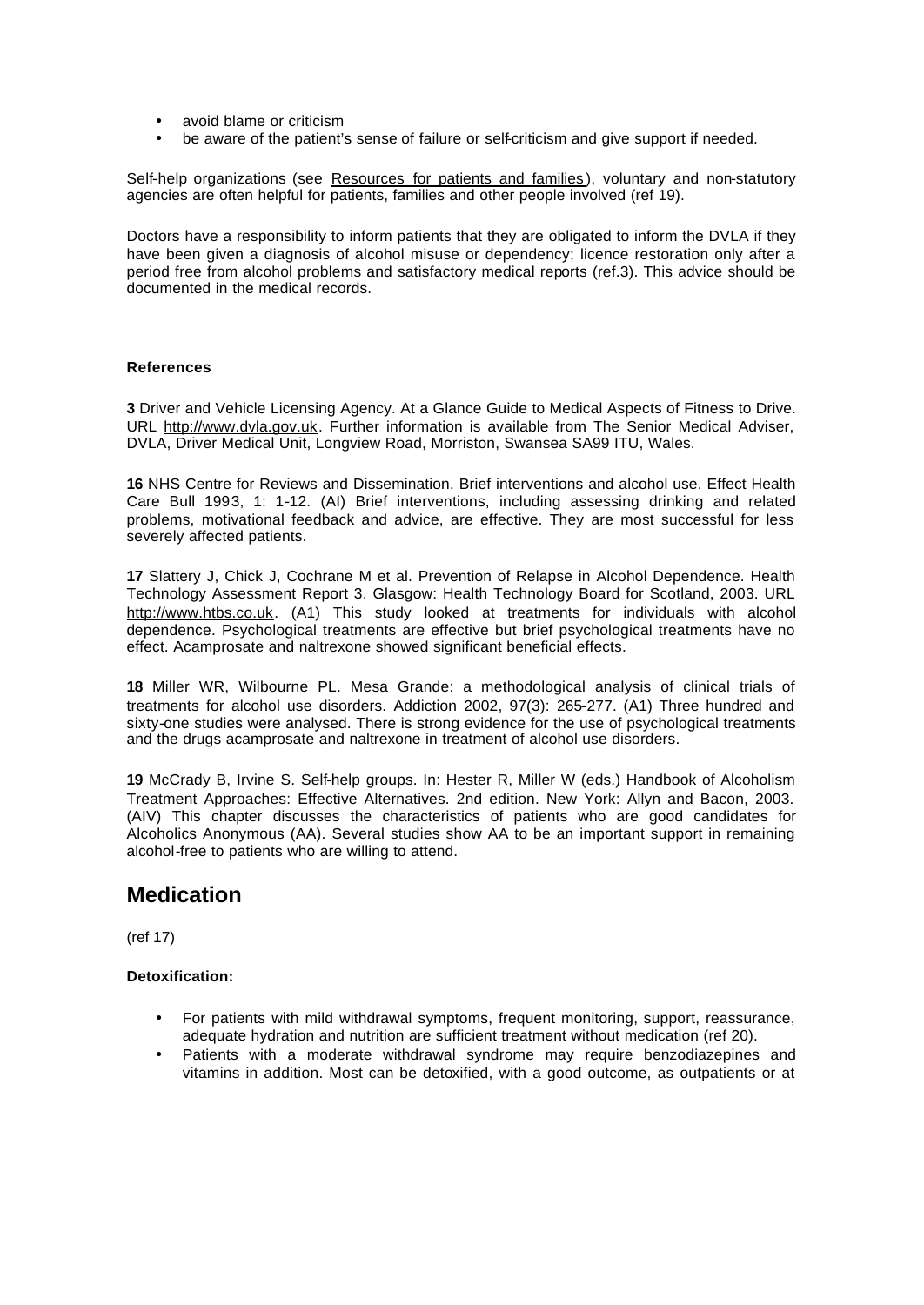home (ref 21). Community detoxification should only be undertaken by practitioners with appropriate training and supervision.

- Patients at risk of a complicated withdrawal syndrome (eg with a history of fits or delirium tremens, very heavy use and high tolerance, significant polydrug use, benzodiazepine dependence, severe co-morbid medical or psychiatric disorder) who lack social support or are a significant suicide risk may require specialist input and likely inpatient detoxification, which should be carried out in liaison with specialist alcohol services.
- Chlordiazepoxide (Librium; 10 mg) is recommended. The initial dose should be titrated against withdrawal symptoms, within a range of 5–40 mg four times a day. (BNF section 4.10.) This requires close, skilled supervision.
- The following regimen is commonly used, although the dose level and length of treatment will depend on the severity of alcohol dependence and individual patient factors (eg weight, sex and liver function):

| <b>Days 1 and 2:</b> $\left 20-30\right\rangle$ mg qds |                      |
|--------------------------------------------------------|----------------------|
| Days 3 and 4                                           | $ 15 \text{ mg}$ qds |
| Day 5:                                                 | 10 mg qds            |
| Day 6:                                                 | $ 10 \text{ mg bd} $ |
| Day 7:                                                 | 10 mg nocte          |

- Naltrexone may decrease alcohol consumption in people with alcohol dependency but their compliance with treatment appears problematic (ref 22).
- Chlomethiazole is not recommended for outpatient detoxification under any circumstances (ref 23).
- Dispensing should be daily or involve the support of family members to prevent the risk of misuse or overdose. Confirm abstinence by checking the breath for alcohol, or using a saliva test or breathalyser for the first 3-5 days.
- Thiamine (150 mg per day in divided doses) should be given orally for 1 month (ref 24). As oral thiamine is poorly absorbed, transfer patient immediately to a general hospital or clinic with appropriate resuscitation facilities for parenteral supplementation if any one of the following is present: ataxia, confusion, memory disturbance, delirium tremens, hypothermia and hypotension, ophthalmoplegia or unconsciousness.
- Daily supervision is essential in the first few days, then advisable thereafter, to adjust dose of medication, assess whether the patient has returned to drinking, check for serious withdrawal symptoms and maintain support.

### **References**

**17** Slattery J, Chick J, Cochrane M et al. Prevention of Relapse in Alcohol Dependence. Health Technology Assessment Report 3. Glasgow: Health Technology Board for Scotland, 2003. URL http://www.htbs.co.uk. (A1) This study looked at treatments for individuals with alcohol dependence. Psychological treatments are effective but brief psychological treatments have no effect. Acamprosate and naltrexone showed significant beneficial effects.

**20** American Psychiatric Association. Practice Guidelines: Substance Use Disorders, 1996. (BIV) Where patients have mild to moderate withdrawal symptoms, general support, reassurance and frequent monitoring is sufficient treatment for two thirds of them, without pharmacological treatment.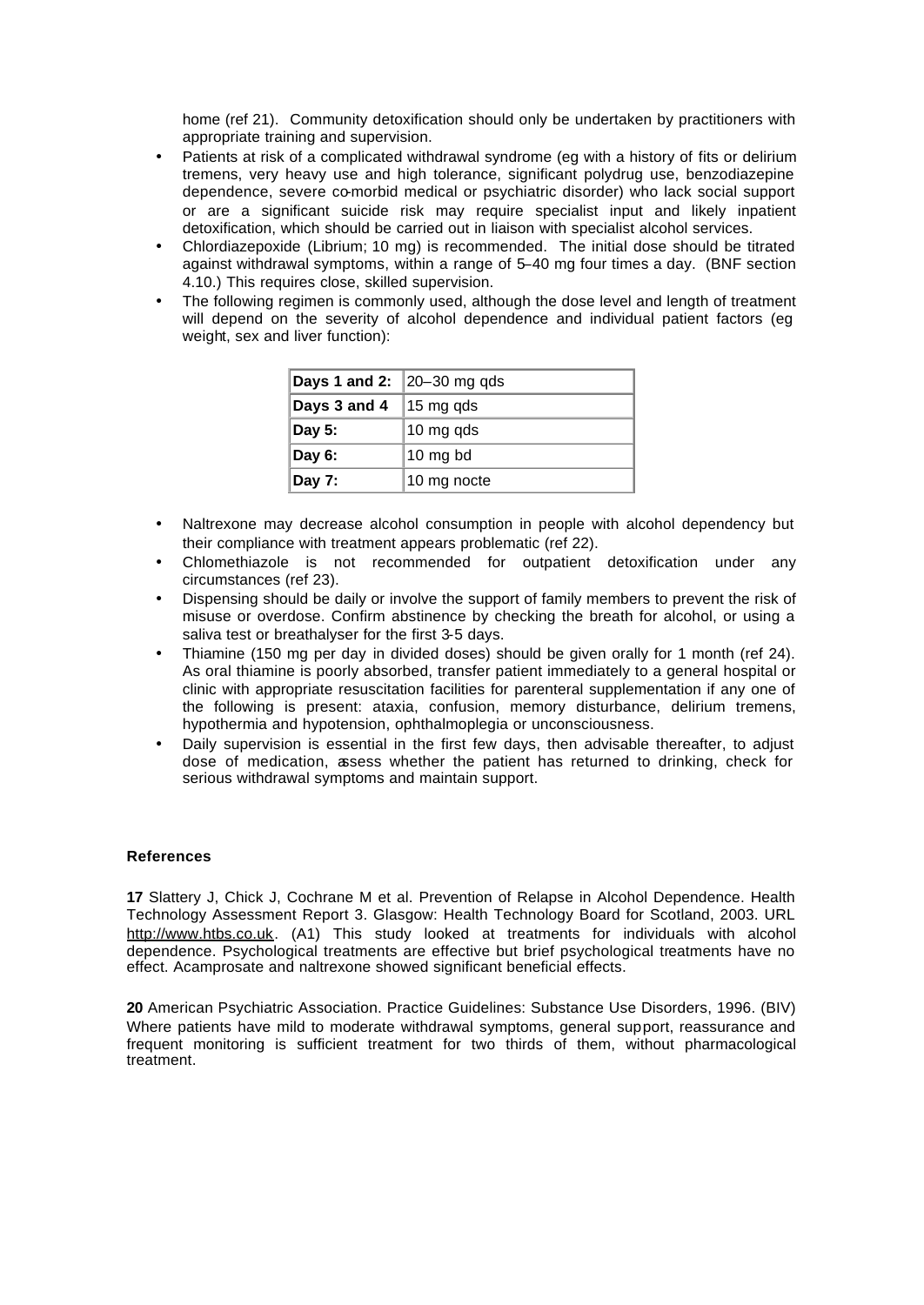**21** Collins MN, Burns T, Van den Berk PA, Tubman GF. A structured programme for out-patient alcohol detoxification. Br J Psychiatry 1990, 156: 871-874. (BIV)

**22** Srisurapanont M, Jarusuraisin N. Opioid antagonists for alcohol dependence (Cochrane Review). In: The Cochrane Library, Issue 1, 2003. Oxford: Update Software. (B1) Nineteen studies were analysed. Naltrexone may decrease alcohol consumption in people with alcohol dependency but their compliance with treatment appears problematic. It should be given with psychological intervention.

**23** Duncan D, Taylor D. Chlormethiazole or chlordiazepoxide in alcohol detoxification. Psychiatr Bull 1996, 20: 599-601. (AIV) This paper describes randomized controlled trials that show chlordiazepoxide and chlomethiazole to be of equal efficacy; however, chlordiazepoxide is a safer alternative (there is a risk of fatal respiratory depression with alcohol and chlomethiazole) and chlomethiazole is no longer recommended for outpatient use.

**24** Cook CC, Hallwood PM, Thomson AD. B vitamin deficiency and neuropsychiatric syndromes in alcohol misuse. Alcohol Alcoholism 1998, 33(4): 317-336.

# **Supporting abstinence**

- Anxiety and depression often co-occur with alcohol misuse. The patient may have been using alcohol to self-medicate. If symptoms of anxiety or depression increase or remain after a period of abstinence of >2-3 weeks, see Depression - F32# or Generalized anxiety - F41.1. Selective serotonin re-uptake inhibitor (SSRI) antidepressants are preferred to tricyclics because of the risk of tricyclic–alcohol interactions (fluoxetine, paroxetine and citalopram do not interact with alcohol). Other newer drugs such as venlafaxine and mirtazepine can also be considered (BNF section 4.3.3.) For anxiety, benzodiazepines should be avoided because of their high potential for abuse (ref 25) (BNF section 4.1.2.)
- Disulfiram (Anatabuse) produces an aversive reaction including flushing, headaches, palpitations and nausea if combined with alcohol. Extreme reactions can produce hypotension, cardiac arrythmias and collapse, resulting in several contraindications and limiting its use. It is more effective if supervised. (BNF section 4.10) (ref 26)
- Acamprosate may help to maintain abstinence from alcohol as an adjunct to psychosocial treatment in some cases.
- Naltrexone has a similar profile to Acamprosate, but is not currently licensed for this indication in the UK.

For information on brief interventions for people whose drinking behaviour puts them at risk of becoming dependent, see Alcohol Concern's Brief Intervention Guidelines (ref 27).

### **References**

**25** Kranzler H, Burleson J, Del Boca F et al. Buspirone treatment of anxious alcoholics: a placebo-controlled trial. Arch Gen Psychiatry 1994, 51: 720-731. (BII)

**26** Hughes JC, Cook CC. The efficacy of disulfiram: a review of outcome studies Addiction 1997, 92(4): 381-395. (C1) Thirty-eight studies were analysed. Support for the general use of oral disulfiram is equivocal, mostly leading to reduced quantity of alcohol consumed and a reduced number of drinking days.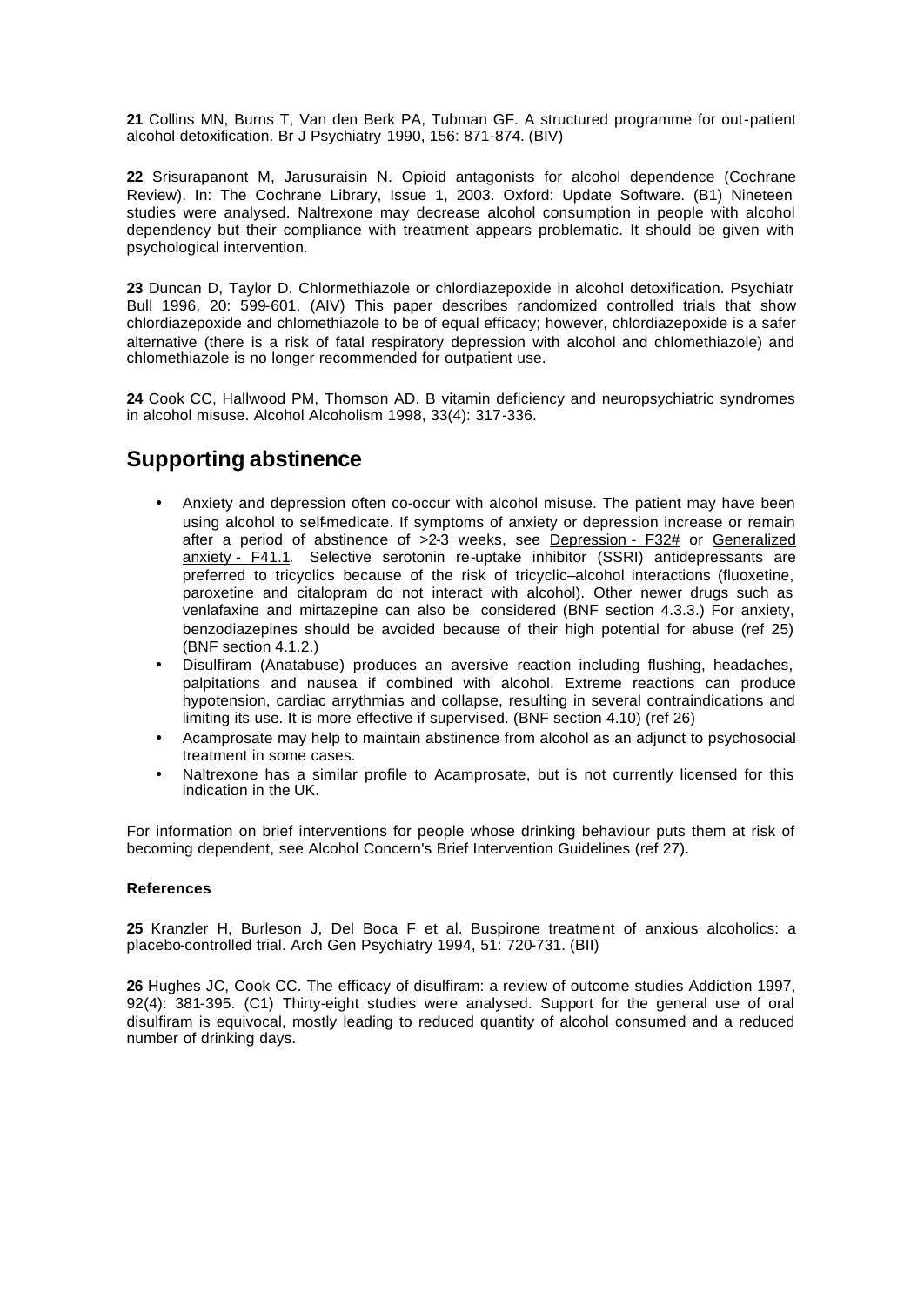**27** Alcohol Concern. Brief Interventions Guidelines. London, 1997. Available from Alcohol Concern, Waterbridge House, 32-36 Loman Street, London SE1 OEE, UK. Tel: +44 20 7928 7377. URL http://www.alcoholconcern.org.uk.

# **Referral**

Consider referral:

- to non-statutory Alcohol Advice and Counselling Agency, if available, and if no psychiatric illness is present
- to a specialist NHS alcohol service if the patient has alcohol dependence and requires an abstinence-based group programme or has an associated psychiatric disorder, or if there are no appropriately trained practitioners available in primary care
- for general or specialist hospital inpatient detoxification if the patient does not meet the criteria for community detoxification (see Medication)
- to targeted counselling, if available, to deal with the social consequences of drinking (eg relationship counselling)
- non-urgently to secondary mental health services if there is a severe mental illness (see relevant disorder), or if symptoms of mental illness persist after detoxification and abstinence.

If available, specific, social skills training (ref 28) and community-based treatment packages (ref 29) both may be effective in reducing drinking.

# **References**

**28** Holder H, Longabaugh R, Miller W, Rubonis A. The cost effectiveness of treatment for alcoholism: a first approximation. J Stud Alcohol 1991, 52: 517-540. (AI) Treatments aim to improve self-control and social skills - for example, relationship skills, assertiveness and drink refusal.

**29** Hunt G, Axrin N. A community reinforcement approach to alcoholism. Behav Res Ther 1973, 11: 91-104. (AI) This approach uses behavioural principles and includes training in job finding, support in developing alcohol free social and recreational activities, and an alcohol-free social club.

# **Resources for patients and families**